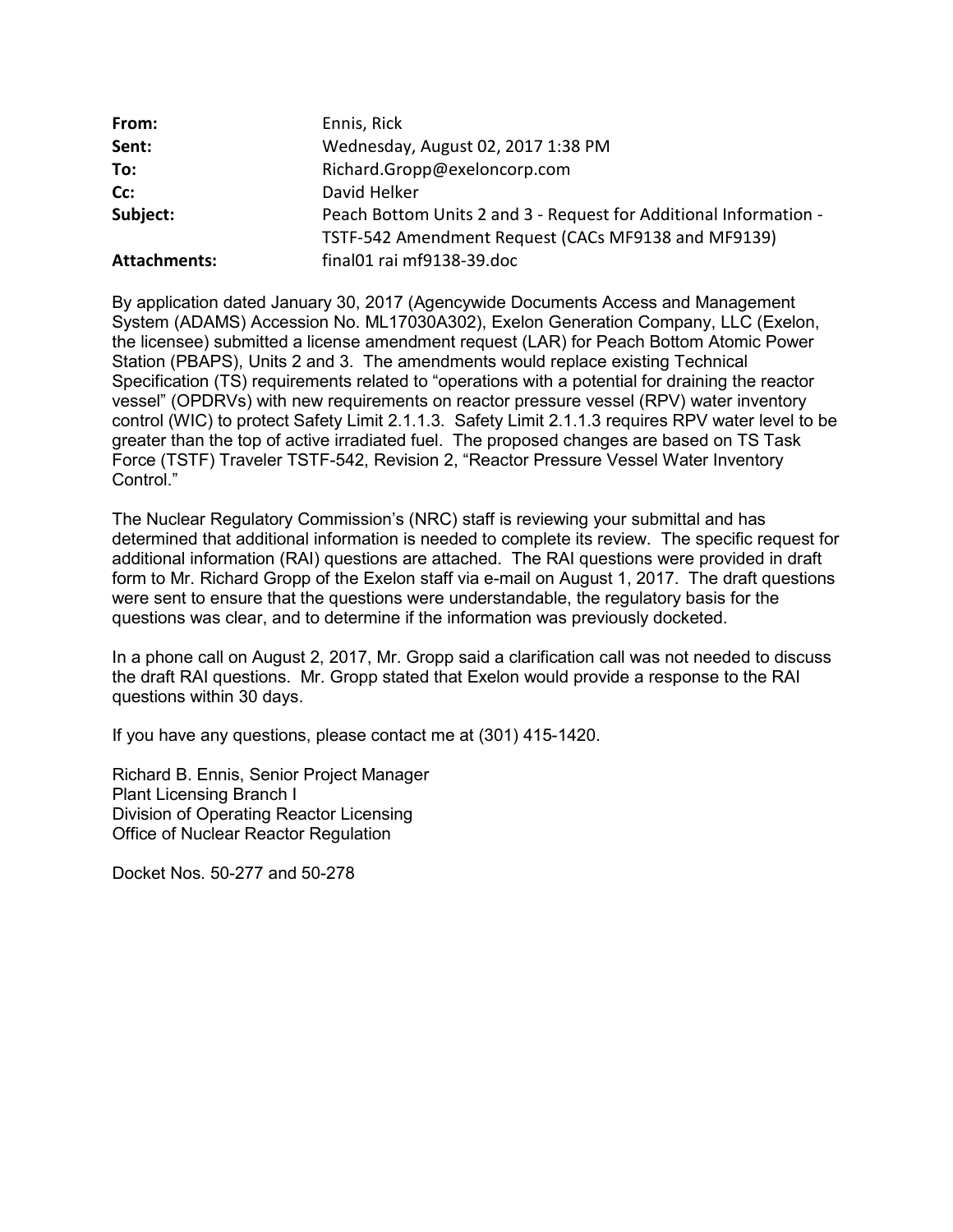## REQUEST FOR ADDITIONAL INFORMATION

# REGARDING PROPOSED LICENSE AMENDMENT

# REACTOR PRESSURE VESSEL WATER INVENTORY CONTROL

## EXELON GENERATION COMPANY, LLC

## PEACH BOTTOM ATOMIC POWER STATION - UNITS 2 AND 3

### DOCKET NOS. 50-277 AND 50-278

By application dated January 30, 2017 (Agencywide Documents Access and Management System (ADAMS) Accession No. ML17030A302), Exelon Generation Company, LLC (Exelon, the licensee) submitted a license amendment request (LAR) for Peach Bottom Atomic Power Station (PBAPS), Units 2 and 3. The amendments would replace existing Technical Specification (TS) requirements related to "operations with a potential for draining the reactor vessel" (OPDRVs) with new requirements on reactor pressure vessel (RPV) water inventory control (WIC) to protect Safety Limit 2.1.1.3. Safety Limit 2.1.1.3 requires RPV water level to be greater than the top of active irradiated fuel. The proposed changes are based on TS Task Force (TSTF) Traveler TSTF-542, Revision 2, "Reactor Pressure Vessel Water Inventory Control."

The Nuclear Regulatory Commission's (NRC) staff is reviewing your submittal and has determined that additional information is needed to complete its review. The specific request for additional information (RAI) questions are shown below. The RAI questions were provided in draft form to Mr. Richard Gropp of the Exelon staff via e-mail on August 1, 2017. The draft questions were sent to ensure that the questions were understandable, the regulatory basis for the questions was clear, and to determine if the information was previously docketed.

In a phone call on August 2, 2017, Mr. Gropp said a clarification call was not needed to discuss the draft RAI questions. Mr. Gropp stated that Exelon would provide a response to the RAI questions within 30 days.

### **Technical Specifications Branch (STSB)**

Reviewer: Pete Snyder

### **PBAPS-STSB-RAI-1**

Please propose separate mark-up pages for each unit for pages 3.3-47a, 3.3-47b, 3.3-47c, 3.3- 47d, 3.5-15, 3.5-16, 3.5-17, and 3.5-18 since PBAPS Units 2 and 3 use separate TSs. The pages, as included in the original LAR, are labeled "PBAPS UNITS 2 & 3" at the bottom.

### **PBAPS-STSB-RAI 2**

In the proposed mark-up for TS page 3.3-47b, the positioning of the "NOTE" (i.e., "Separate Condition entry is allowed for each channel") is not consistent with TSTF-542. Because of the existing placement (i.e., above the word "ACTIONS"), it appears as though the note is meant to apply to the APPLICABILITY and not the ACTIONS table of LCO 3.3.5.4. Please provide a revised mark-up of this TS page consistent with TSTF-542 (i.e., with note located below the word "ACTIONS), or justify this deviation.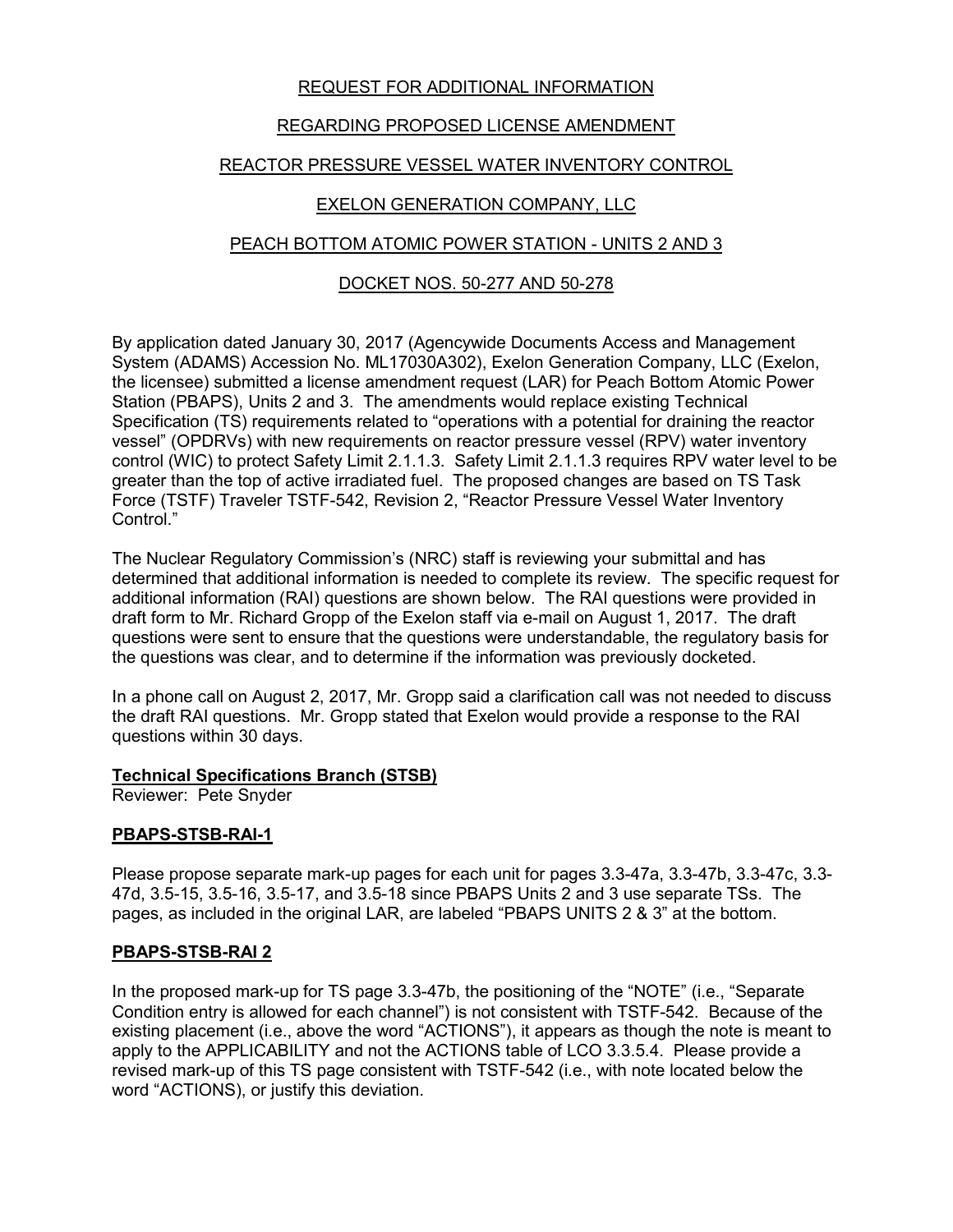#### **PBAPS-STSB-RAI 3**

The PBAPS Unit 2 TS mark-up for page 3.3-54 has what appears to be an open parentheses mark after Function 5.a of Table 3.3.6.1-1, page 3 of 3. This differs from the mark-up for PBAPS Unit 3 and is not consistent with TSTF-542. Please provide a revised mark-up of this TS page consistent with TSTF-542, or justify this deviation.

#### **PBAPS-STSB-RAI 4**

The licensee proposed to add new TS LCO 3.5.4 in lieu of the marked-up TS LCO 3.5.2, "RPV Water Inventory Control," however, Exelon's proposed statement in Actions table Condition E differs from TSTF-542. In Exelon's proposal, Condition E is phrased as "Required Action and associated completion time of Condition C *and* D not met." In TSTF-542, Condition E is phrased as "Required Action and associated completion time of Condition C *or* D not met." Please provide a revised mark-up of this TS page consistent with TSTF-542, or justify this deviation.

#### **PBAPS-STSB-RAI 5**

Exelon's proposed wording of PBAPS Surveillance Requirements (SRs) 3.5.4.4 and 3.5.4.5 differs from TSTF-542 in that the proposed SRs retain the word 'each' to describe the required ECCS injection/spray subsystem. TSTF-542 replaced SR 3.5.4.4's word 'each' with 'the' while SR 3.5.4.5's word 'each' is replaced with 'for the.' Please provide a revised mark-up of this TS page consistent with TSTF-542, or justify this deviation.

### **PBAPS-STSB-RAI 6**

Exelon's proposed wording of PBAPS SR 3.5.4.8 differs from both the TSTF-542 mark-up of SR 3.5.2.8 and PBAPS current TS SR 3.5.2.6. The TSTF-542 wording for the corresponding SR is: "Verify the required ECCS injection/spray subsystem actuates on a manual initiation signal."

The justification in the LAR on page 2 of 5 of Attachment 1 states:

EGG proposes to revise PBAPS TS Surveillance Requirement (SR) 3.5.4.8 and TS Bases 3.3.5.4 to clarify that for manual initiations PBAPS utilizes hand switches in lieu of push buttons.

There are currently no functions in PBAPS TS Table 3.3.5.1-1 for manual initiation of the Core Spray (CS) and Low Pressure Coolant Injection (LPCI) systems. Please clarify whether the hand switches identified initiate CS and LPCI actuation, or if these hand switches only start the pumps, requiring operators to manually align the other CS and LPCI components for injection. Please further explain and provide additional justification for the wording proposed in the LAR.

### **PBAPS-STSB-RAI 7**

The required channels per function of proposed function 3.a of proposed Table 3.3.5.4-1 appears to be incorrect in two ways. Firstly, since function 3.a comes from existing PBAPS Table 3.3.6.1-1, the removed note at the bottom of the page seems to indicate that only one channel per trip system may be needed. Additionally, when compared to corresponding